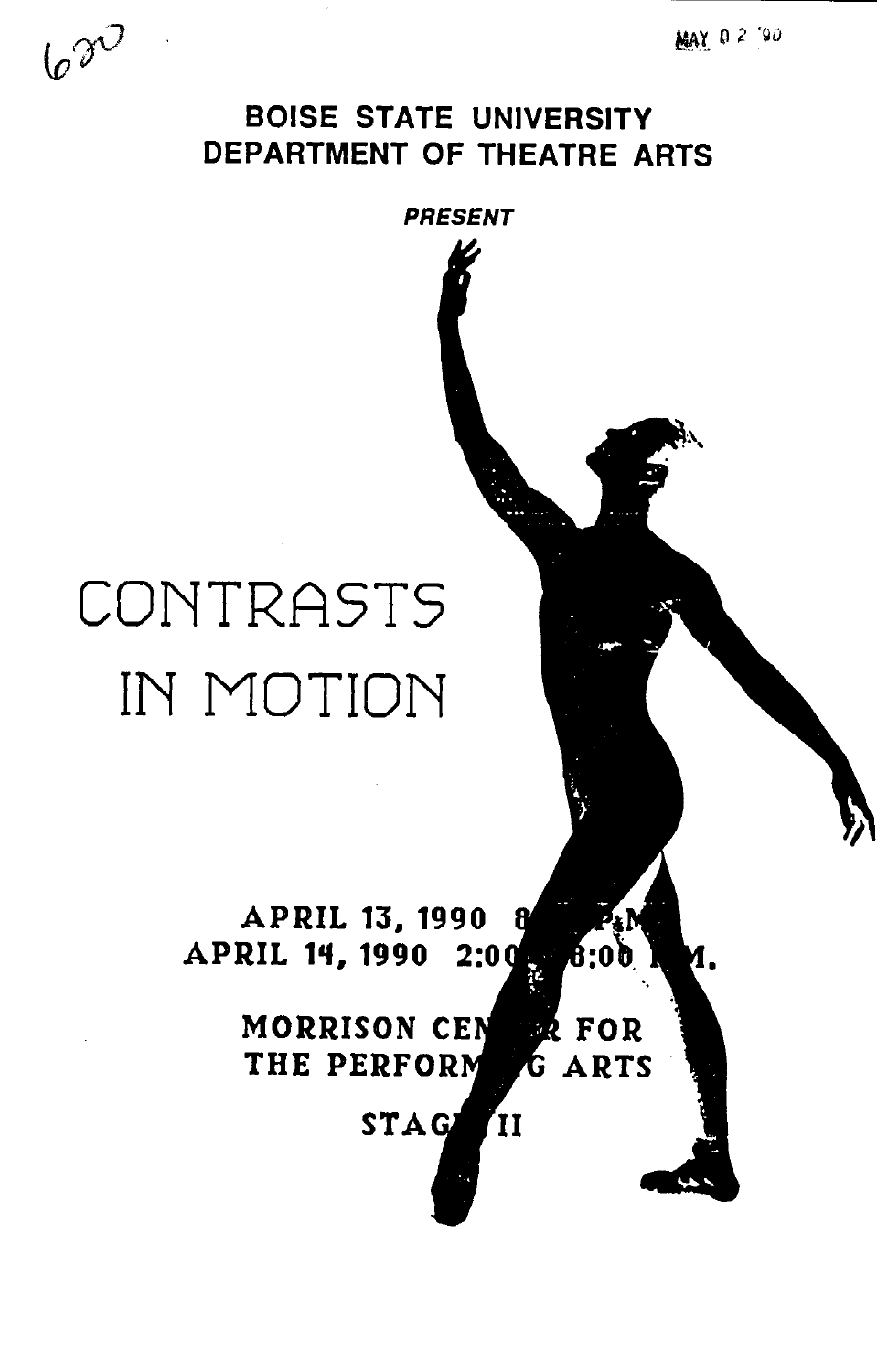# **CONTRASTS IN MOTION**

### **CRAZY**

Choreography: Marla Brattain Hansen Music: FYC Dancers: Shannon Allbright, Kimberly Barnowski,Julie Gannon, Heather Hayter, Nikki Nelson, Rise Maus, Elke Shaw, Harry Stansbury, Jymme Sue Thompson

### HUMAN GEOMETRY

Choreography: Rebecca Stone with student improvisation Music: Philip Glass Dancers: Monica Armstrong, Kellie Cafarelli, Sandi Corn, Elizabeth Ford, Janna Gline, Jamie Hanrahan, Kelli Howard, Cynthia Jones, Carole Knight, Cheray Robinson, Karen Roth, Stephanie Sligar, Harry Stansbury, Traci Wolery, Kathy Siebert

### BLACK VELVET

Choreographed and Performed by Nikki Nelson Music: Alannah Myles

### TOUGH TIMES

Choreographed and Performed by Kimberly Sarnowski Music: The California Raisins

### JEST GOTTA GO

Choreographed and Performed by Harry Stansbury

### THIEVES

Choreographed and Performed by Shannon Allbright Music: Ministry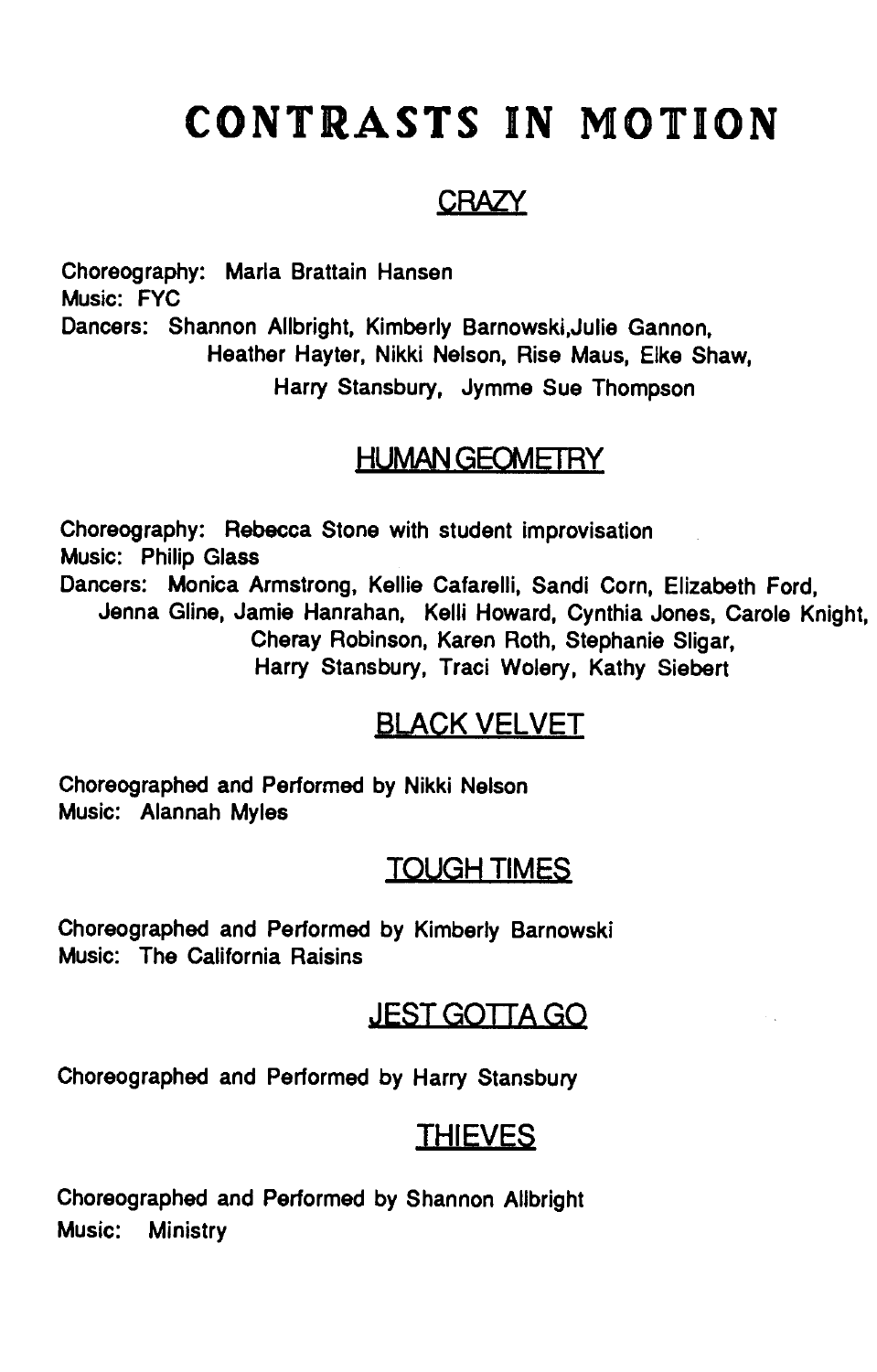### ESCAPE FROM LITHUANIA

Choreography: Elke Davon Shaw Dancers: Elke Davan Shaw & Matthew Hope

#### INTERMISSION

### BADETZKY MARCH

Choreography: Marla Brattain Hansen Dancers: Andrew Dewey, Kristen Nell Cuicci, Elke Davon Shaw, Marla Brattain Hansen

### WITCH'S INVITATION

Choreographed and Performed by Heather Hayter Music: Carmen

### ANYTHING WE WANT

Choreographed and Performed by Julie Gannon and Jymme Sue Thompson Music: Kevin Paige

### **TRIO**

Choreographed and Performed by Judy Anderson, Rebecca Stone, & Patsy Boyer Music Composed and Performed by Jazmo Seiler

### B<sub>111</sub>

Choreography: Marla Brattain Hansen Music: Ravel Dancers: Shannon Allbright, Kimberly Sarnowski, Julie Gannon, Heather Hayter, Nikki Nelson, Rise Maus, Elke Davon Shaw, Harry Stansbury, Jymme Sue Thompson